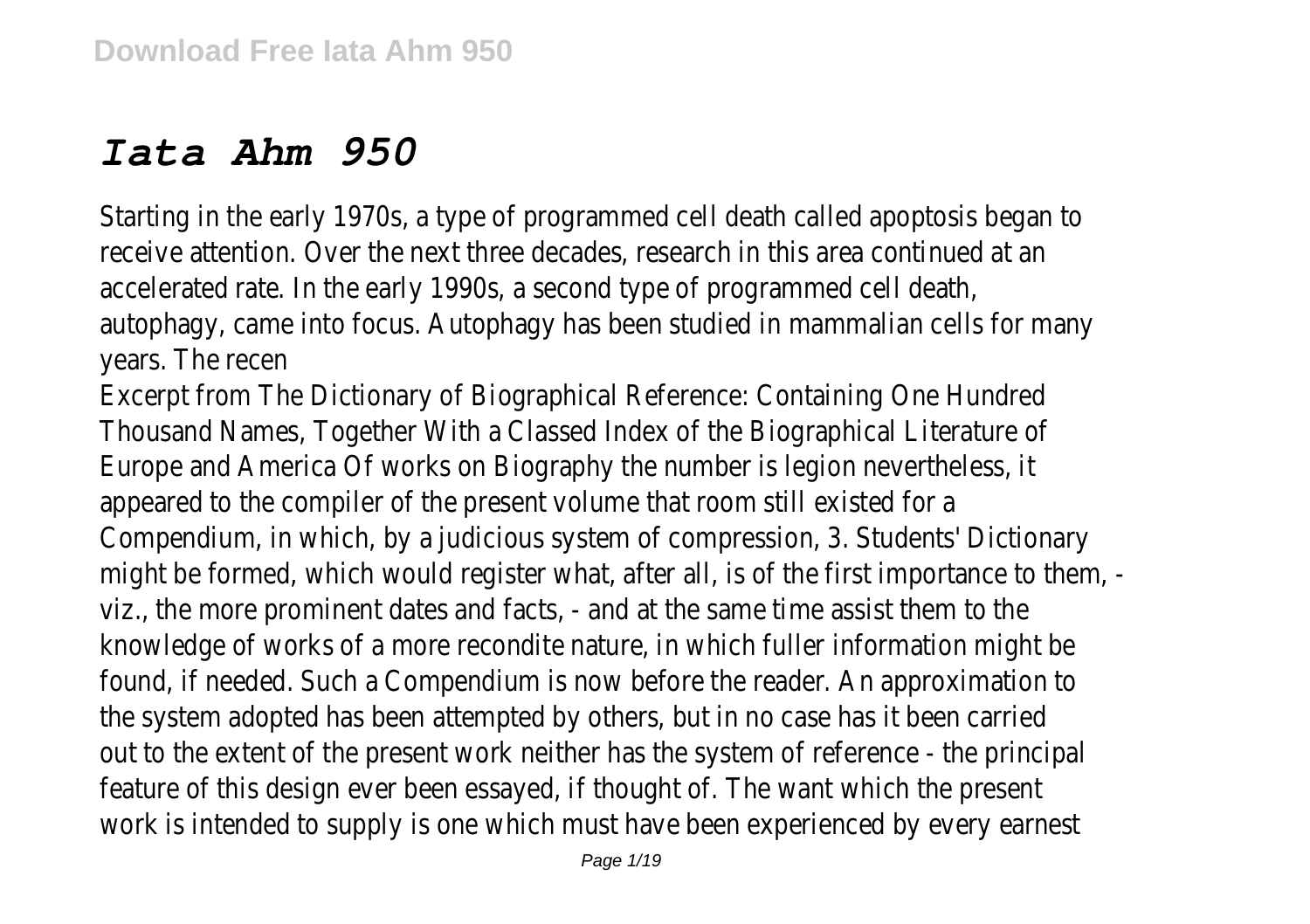reader or writer. The value of the data upon which the 'generalisations of both must rest mainly depends upon the readiness with which they can be verified, and no facts are more frequently in requisition for this purpose than those connected with the personal history of individuals; and when these are not of such note as to have taken their place in general history, it will be evident to all that much valuable time is frequently wasted in the attempt to identify them. About the Publisher Forgotten Books publishes hundreds of thousands of rare and classic books. Find more at www.forgottenbooks.com This book is a reproduction of an important historical work. Forgotten Books uses state-ofthe-art technology to digitally reconstruct the work, preserving the original format whilst repairing imperfections present in the aged copy. In rare cases, an imperfection in the original, such as a blemish or missing page, may be replicated in our edition. We do, however, repair the vast majority of imperfections successfully; any imperfections that remain are intentionally left to preserve the state of such historical works. In symbiosis, different organisms have to recognize each other and exchange material and information. While the functional morphology of symbiont cells has extensively been studied little attention has been paid to mutual interactions and cell-to-cell signals. The main topic of the book is the comparison and discussion of the short-distance signals triggering mutualism in animal and plant cells. Thus it provides a) the basis for a better understanding of various aspects of cell compatibility; b) standardisation of a common vocabulary for animal and plant symbiotic biology; c) optimization of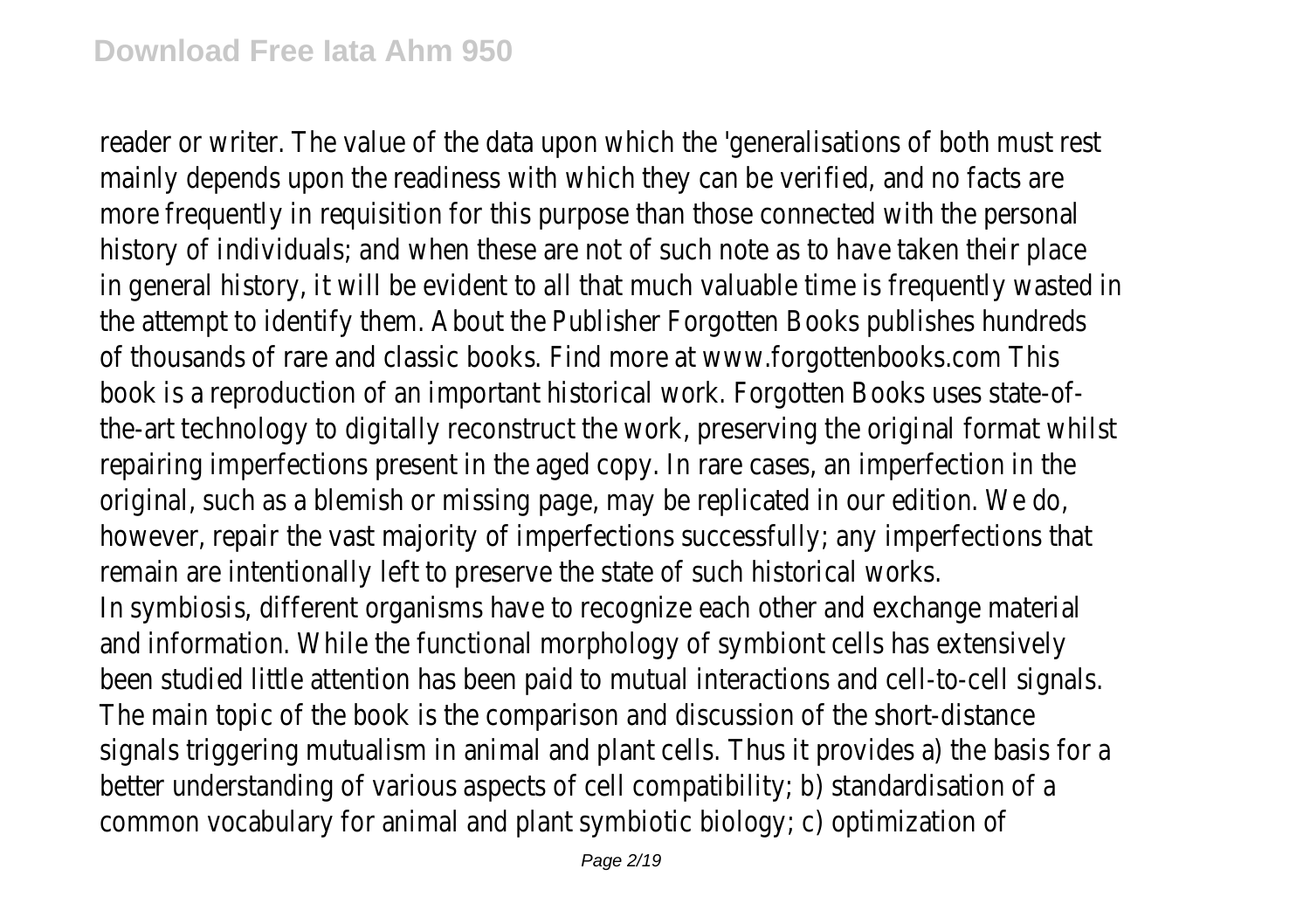experimental techniques for studying signals in symbiosis. The results show the differences and the general principles in the signalling processes of plant, animal and bacterial cells.

A Dictionary of the English & French and French & English Languages Globally Harmonized System of Classification and Labelling of Chemicals (GHS) The Modern Vernacular Literature of Hindustan

Sex Role Socialization and Sex Discrimination

A Synthesis and Critique of the Literature

Priorities Regulations

*Textbook introducing the fundamentals of aircraft performance using industry standards and examples: bridging the gap between academia and industry Provides an extensive and detailed treatment of all segments of mission profile and overall aircraft performance Considers operating costs, safety, environmental and related systems issues Includes worked examples relating to current aircraft (Learjet 45, Tucano Turboprop Trainer, Advanced Jet Trainer and Airbus A320 types of aircraft) Suitable as a textbook for aircraft performance courses*

*The demand for secure, affordable and clean energy is a priority call to humanity. Challenges associated with conventional energy resources, such as depletion of fossil fuels, high costs and*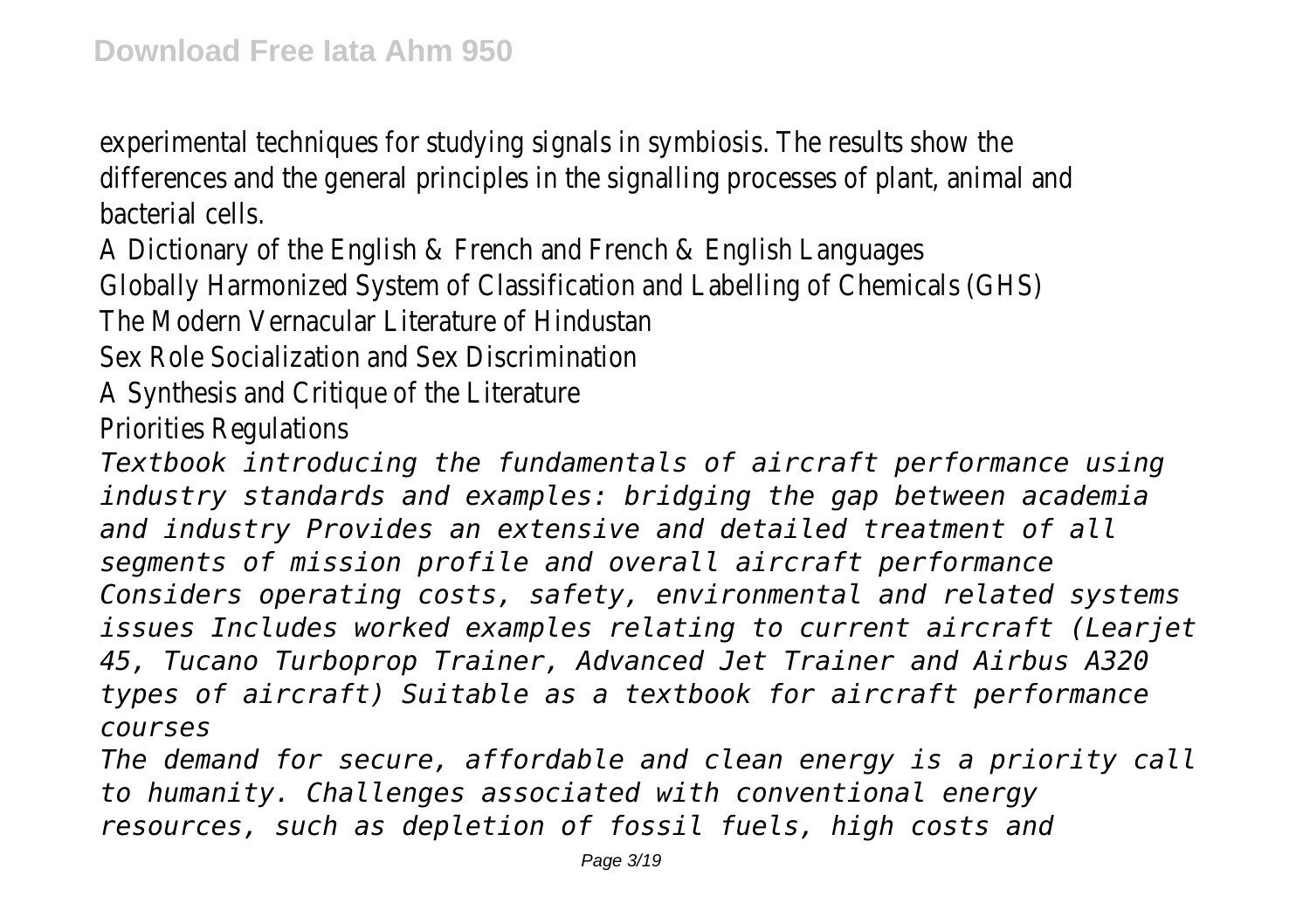*associated greenhouse gas emissions, have stimulated interests in renewable energy resources. For instance, there have been clear gaps and rushed thoughts about replacing fossil-fuel driven engines with electric vehicles without long-term plans for energy security and recycling approaches. This book aims to provide a clear vision to scientists, industrialists and policy makers on renewable energy resources, predicted challenges and emerging applications. It can be used to help produce new technologies for sustainable, connected and harvested energy. A clear response to economic growth and clean environment demands is also illustrated.*

*Fruit and vegetables are both major food products in their own right and key ingredients in many processed foods. There has been growing research on their importance to health and techniques to preserve the nutritional and sensory qualities desired by consumers. This major collection summarises some of the key themes in this recent research. Part one looks at fruit, vegetables and health. There are chapters on the health benefits of increased fruit and vegetable consumption, antioxidants and improving the nutritional quality of processed fruits. Part two considers ways of managing safety and quality through the supply chain. A number of chapters discuss the production of fresh fruit and vegetables, looking at modelling, the use of HACCP systems and ways of maintaining postharvest quality. There are also*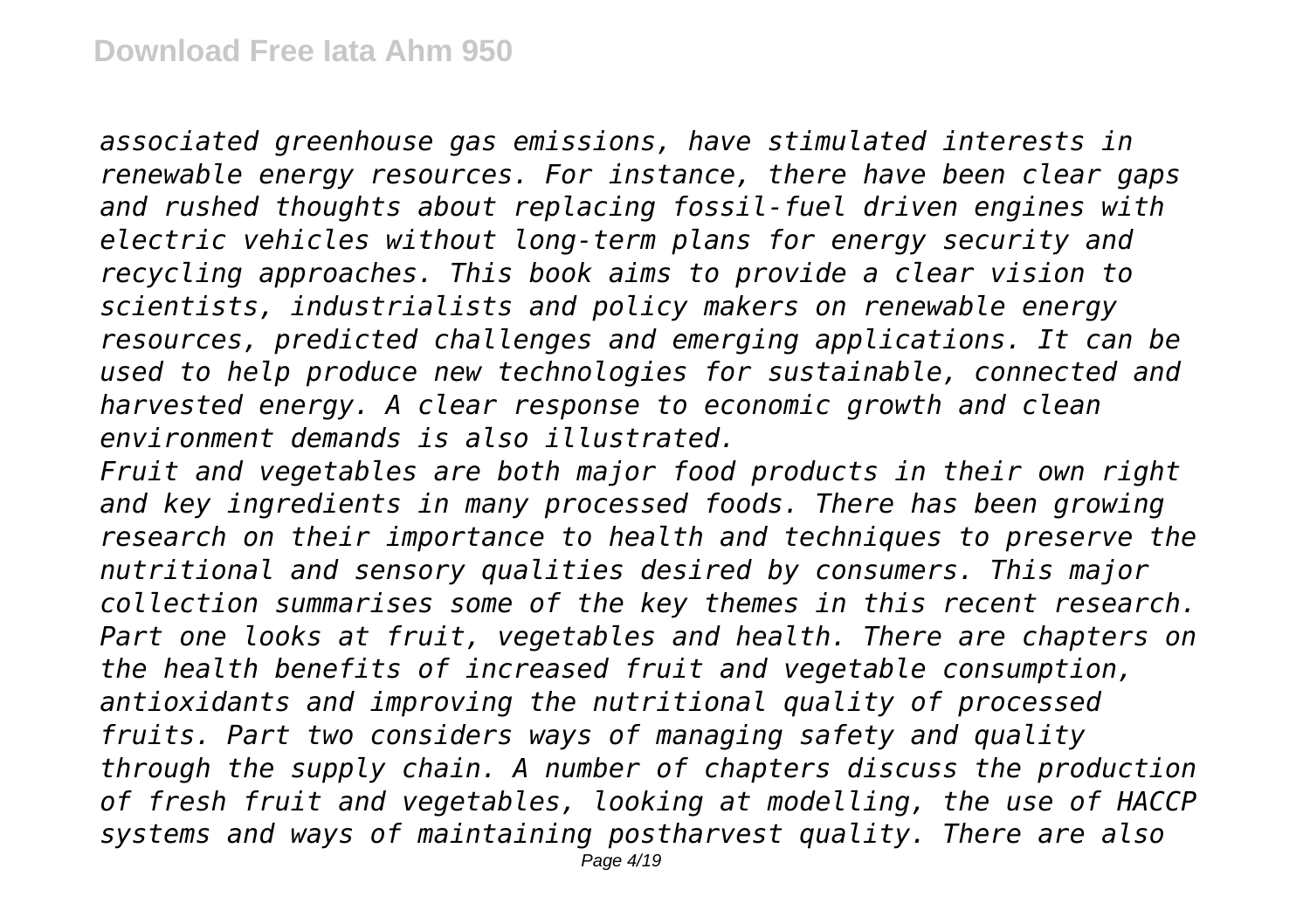*two chapters on instrumentation for measuring quality. Two final chapters look at maintaining the safety and quality of processed fruit and vegetables. Part three reviews technologies to improve fruit and vegetable products. Two chapters consider how to extend the shelf-life of fruits and vegetables during cultivation. The following three chapters then consider how postharvest handling can improve quality, covering minimal processing, new modified atmosphere packaging techniques and the use of edible coatings. Two final chapters discuss two major recent technologies in processing fruit and vegetables: high pressure processing and the use of vacuum technology. With its distinguished editor and international team of contributors, Fruit and vegetable processing provides an authoritative review of key research on measuring and improving the quality of both fresh and processed fruits and vegetables. Reviews recent research on improving the sensory, nutritional and functional qualities of fruit and vegetables, whether as fresh or processed products Examines the importance of fruits and vegetables in processed foods and outlines techniques to preserve the nutritional and sensory qualities desired by consumers Discusses two major technologies in processing fruits and vegetables: high pressure processing and the use of vacuum technology The Author in Middle Byzantine Literature*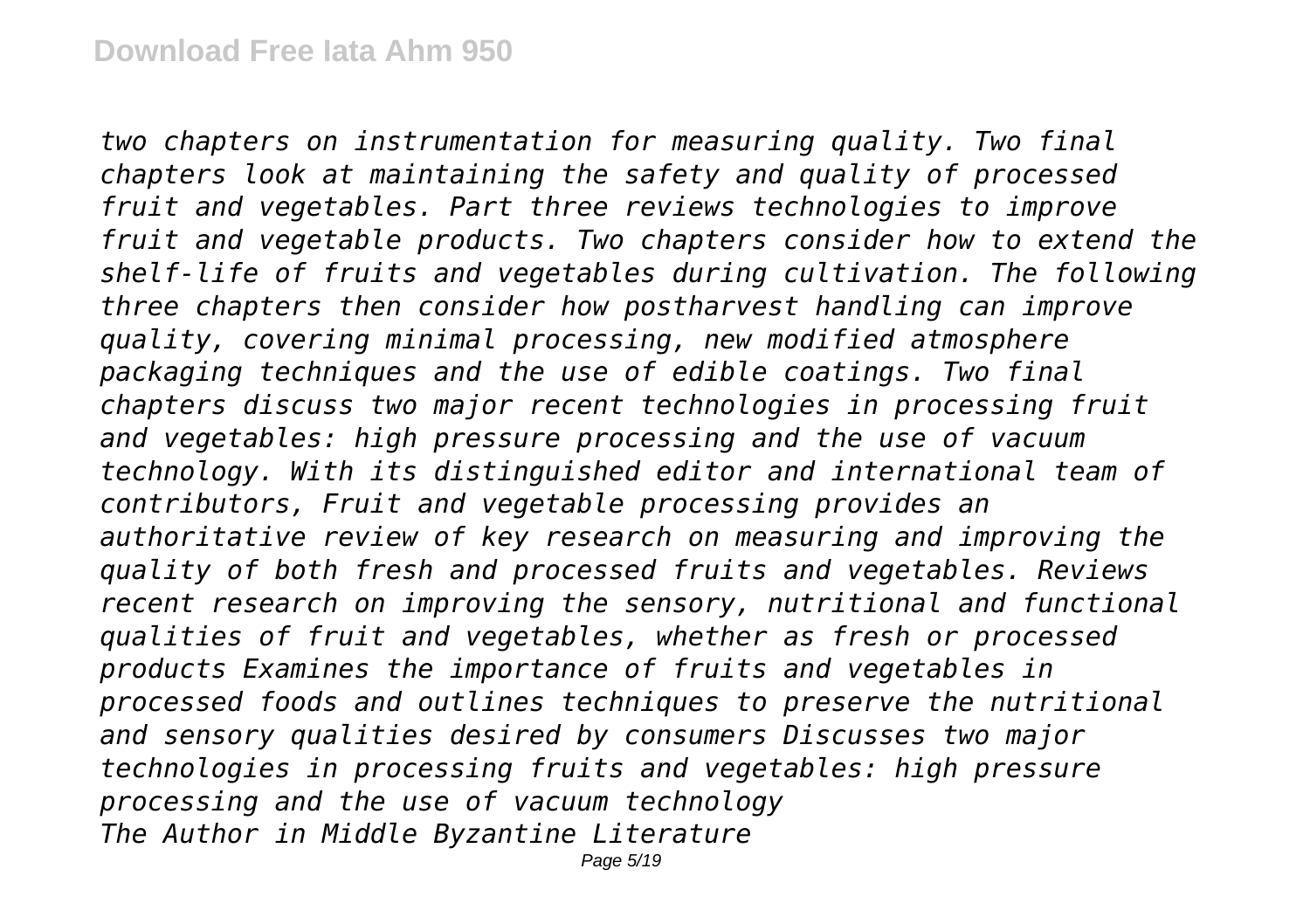*The Dictionary of Biographical Reference Proceedings of the International Scientific Conference Transport of the 21st Century, 9– 12th of June 2019, Ryn, Poland Molecular Marker Systems in Plant Breeding and Crop Improvement Jordan*

*Jet Ace*

This book explores the legal and regulatory aspects of the complex air cargo sector, discussing in detail the general principles of the carriage of air cargo; artificial intelligence and air cargo; facilitation; carriage of hazardous goods; human remains; and animals, as well as cargo security; price fixing and anti competitive conduct in air cargo operations; liability issues; the air cargo supply chain and contract of carriage. It also discusses related achievements of the International Civil Aviation Organization; the International Air Transport Association and Airports Council International. The value of goods carried by airlines represents 7.4% of the global Gross Domestic Product. While cargo carried by air accounts for less than 1% of global cargo carriage, airlines carry 35% of the value of world trade, making this industry highly valuable and efficient, and the most reliable way to transport goods throughout the world. On average, airlines transport 52 million metric tons of goods per annum, worth an equivalent of \$6.8 trillion, i.e. \$18.6 billion worth of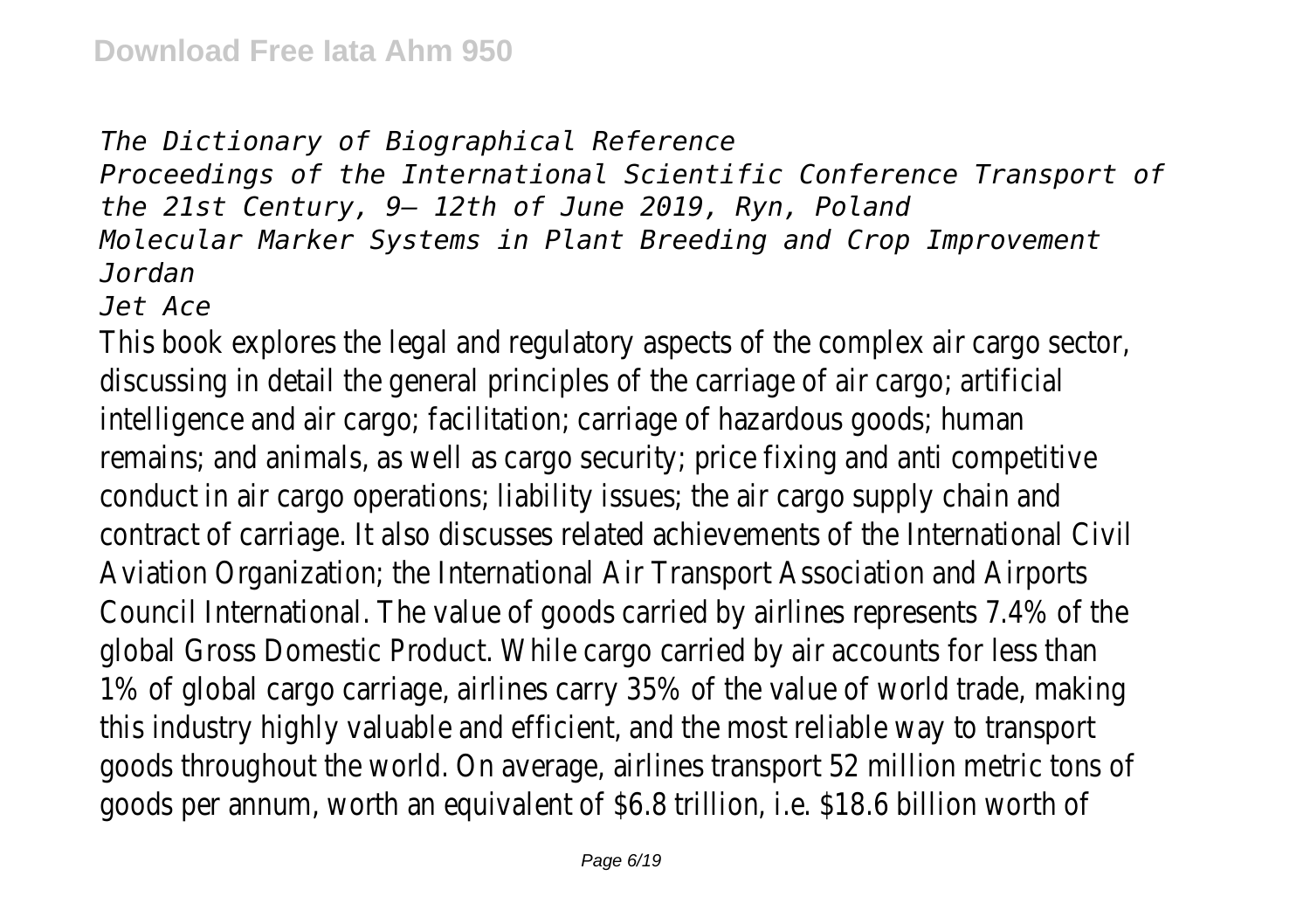goods daily.

Author and authorship have become increasingly important concepts in Byzantine literary studies. This volume provides the first comprehensive survey on strategies of authorship in Middle Byzantine literature and investigates the interaction between self-presentation and cultural production in a wide array of genres, providing new insights into how Byzantine intellectuals conceived of their own work and pursuits.

Covering prehistoric times to the modern era, this fascinating resource presents proand-con arguments regarding unresolved, historic controversies throughout the development of the world. • Includes 58 chapters in four volumes that address significant historical questions focused upon topics such as the Old Testament, the Roman Empire, the historic Buddha, William Shakespeare, the assassination of John F. Kennedy, and weapons of mass destruction • Provides a pro-and-con debate format that encourages readers to evaluate the validity of arguments and evidence Autophagy

A Country Study : Research Completed 1979

Renewable Energy

Plot your way to emotional health and happiness Investigating History's Intriguing Questions Page 7/19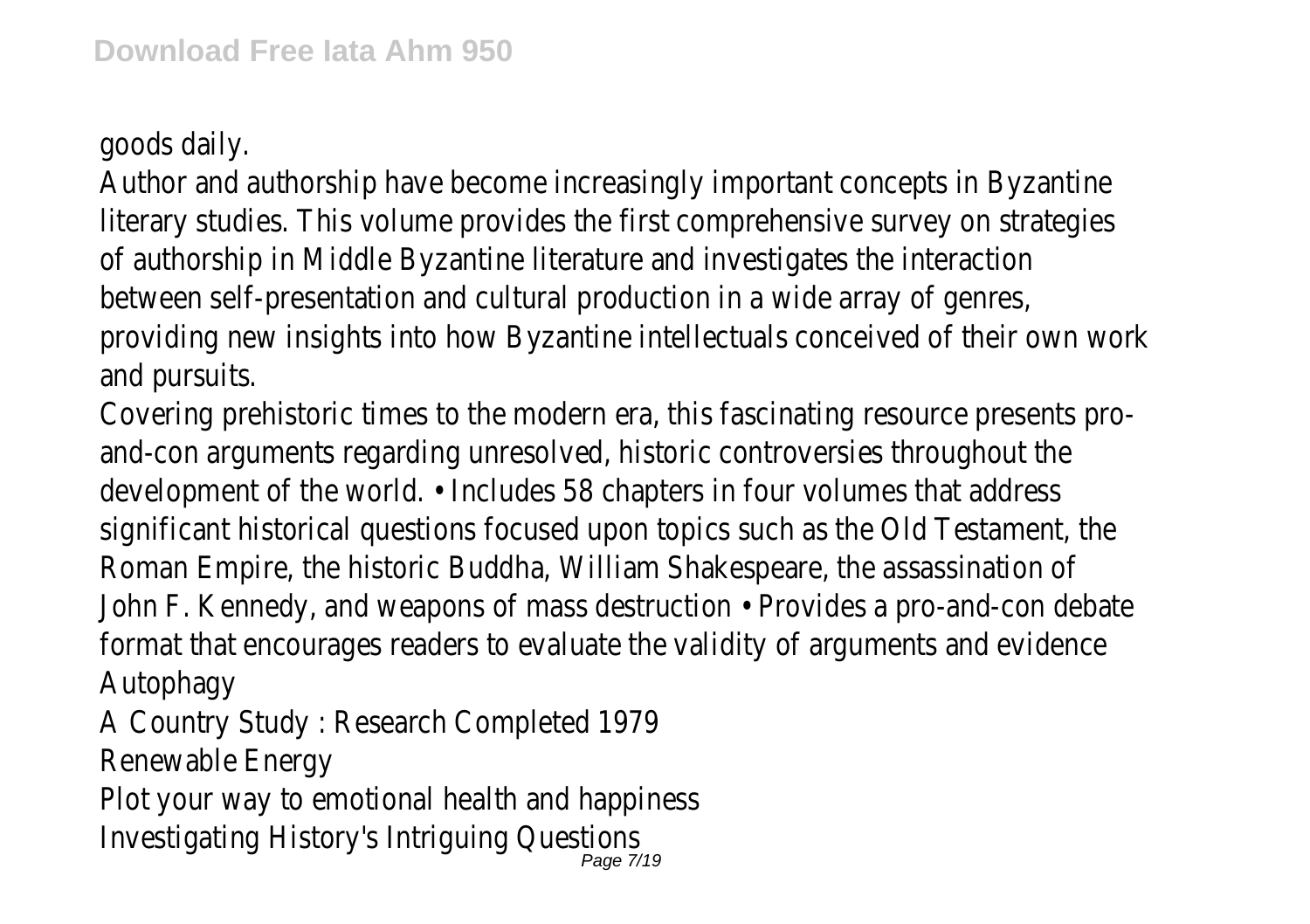## Adaptive Phytoremediation Practices

Successful release of new and better crop varieties increasingly requires genomics and molecular biology. This volume presents basic information on plant molecular marker techniques from marker location up to gene cloning. The text includes a description of technical approaches in genome analysis such as comparison of marker systems, positional cloning, and array techniques in 19 crop plants. A special section focuses on converting this knowledge into general and specific breeding strategies, particularly in relation to biotic stress. Theory and practice of marker assisted selection for QTL, gene pyramiding and the future of MAS are summarized and discussed for maize, wheat, and soybean. Furthermore, approaches in silviculture on the examples of Fagus, Populus, Eucalyptus, Picea and Abies are presented. The volume ends with a comprehensive review of the patents relevant for using molecular markers and marker assisted selection.

Learn Adobe LiveMotion 2.0 with the proven Classroom in a Book format. Self-paced lessons in a project-oriented format teach new users how to get up and running quickly with LiveMotion 2.0.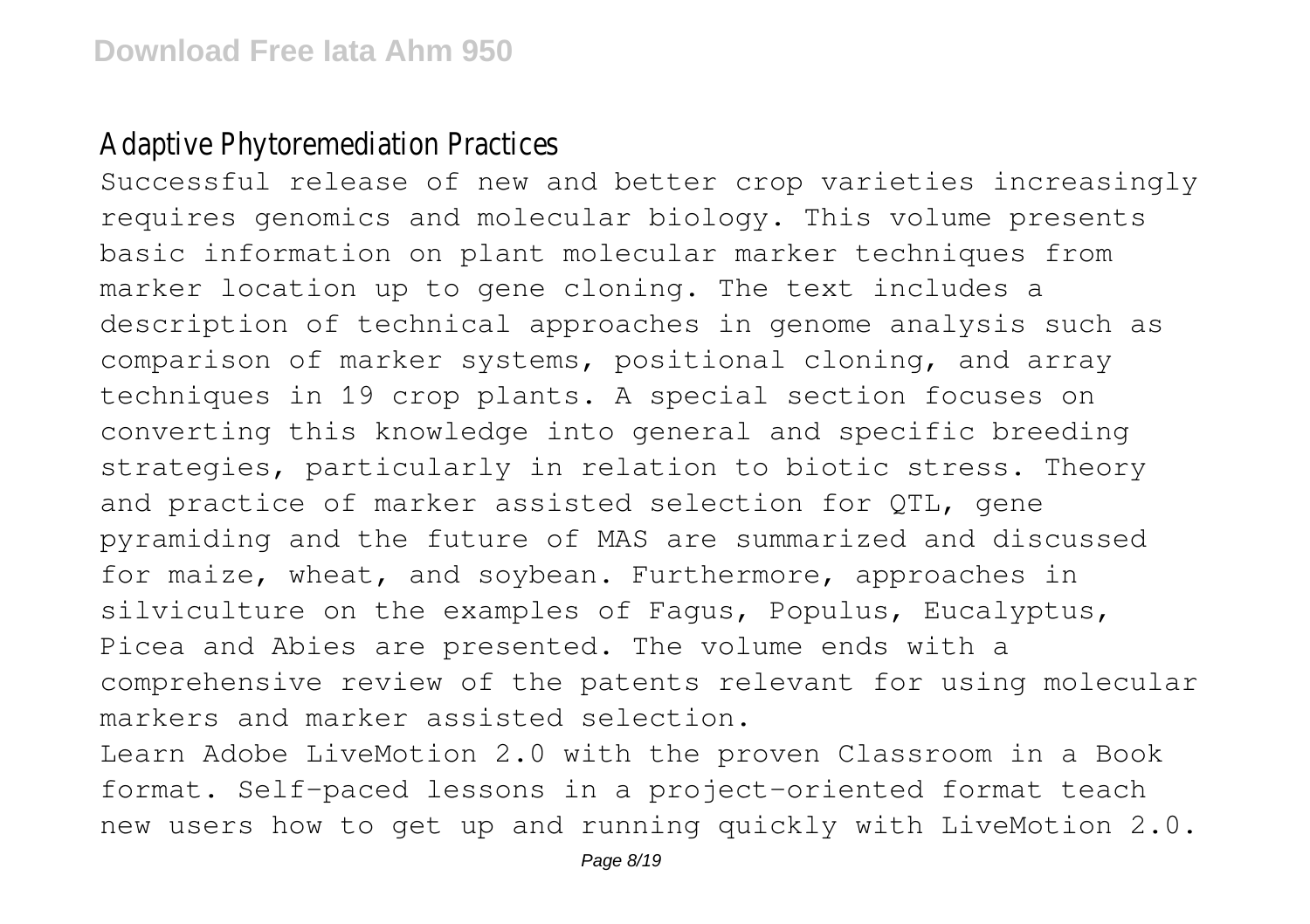Review questions reinforce key concepts and techniques. This anthology contains a selection of 50 prayers, from sources ancient and modern. There are prayers for every occasion: praising God, asking for forgiveness, interceding for family and friends, for people throughout the world, and for inner strength and peace. Each prayer is illuminated with a detail from a painting which is chosen from one of the world's great art museums renowned for collections of religious painting. The colours and fine detail of the medieval, Renaissance and later artists provides a touchstone for contemplation. Artists featured include: Giotto, Raphael, Titian, Botticelli, Poussin and Vermeer. The paintings come from museums and galleries, including: the National Gallery, London; the National Gallery of Scotland, Edinburgh; the Louvre, Paris; Galleria degli Uffizi, Florence; and the Prado, Madrid. Research Methods and Solutions to Current Transport Problems EPA Office of Compliance Sector Notebook Project Cell to Cell Signals in Plant, Animal and Microbial Symbiosis

A Treasury of Prayers

Fruit and Vegetable Processing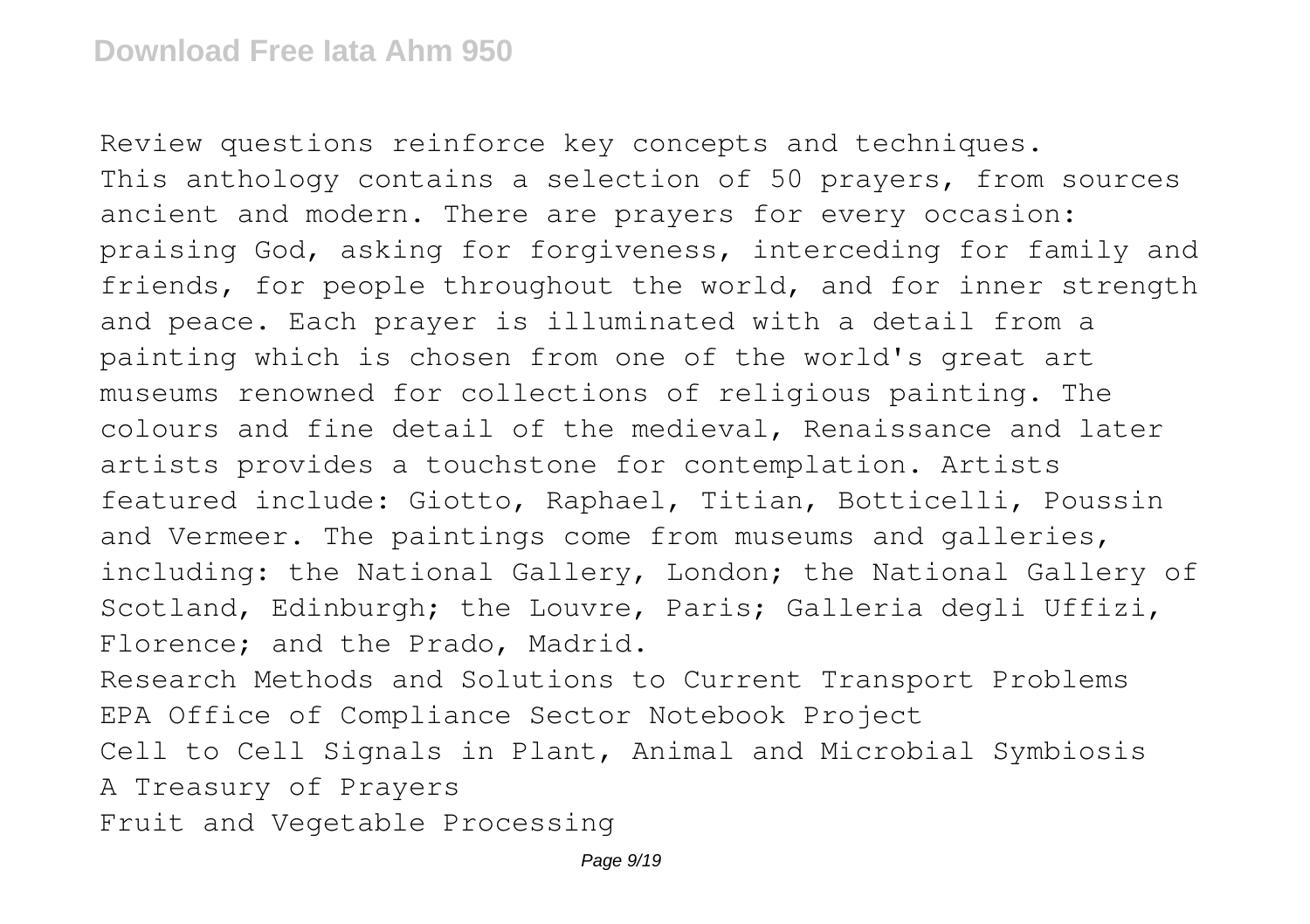## Adobe LiveMotion 2.0

**The book is dedicated as an auxiliary literature for academic staff of universities, research institutes, as well as for students of transport teaching. The aim of the conference was to present the achievements of national and foreign research and scientific centers dealing with the issues of rail, road, air and sea transport in technical and technological aspects, as well as organization and integration of the environment conducting research and education in the discipline of civil engineering and transport. International Scientific Conference Transport of the 21st Century was held in Ryn, Poland, in the 9th–12th of June 2019. The research areas of the conference were as follows: • transport infrastructure and communication engineering, • construction and operation of means of transport, • logistics engineering and transport technology, • organization and planning of transport, including public transport, • traffic control systems in transport, • transport telematics and intelligent transportation systems, • smart city and electromobility, • safety engineering and ecology in transport, • automation of means of transport. It also used by specialists from central and local government authorities in the area of deepening knowledge of modern technologies and solutions used for planning, managing and operating transport. Mood mapping simply involves plotting how you feel against your energy levels, to determine your current mood. Dr Liz Miller then gives you the**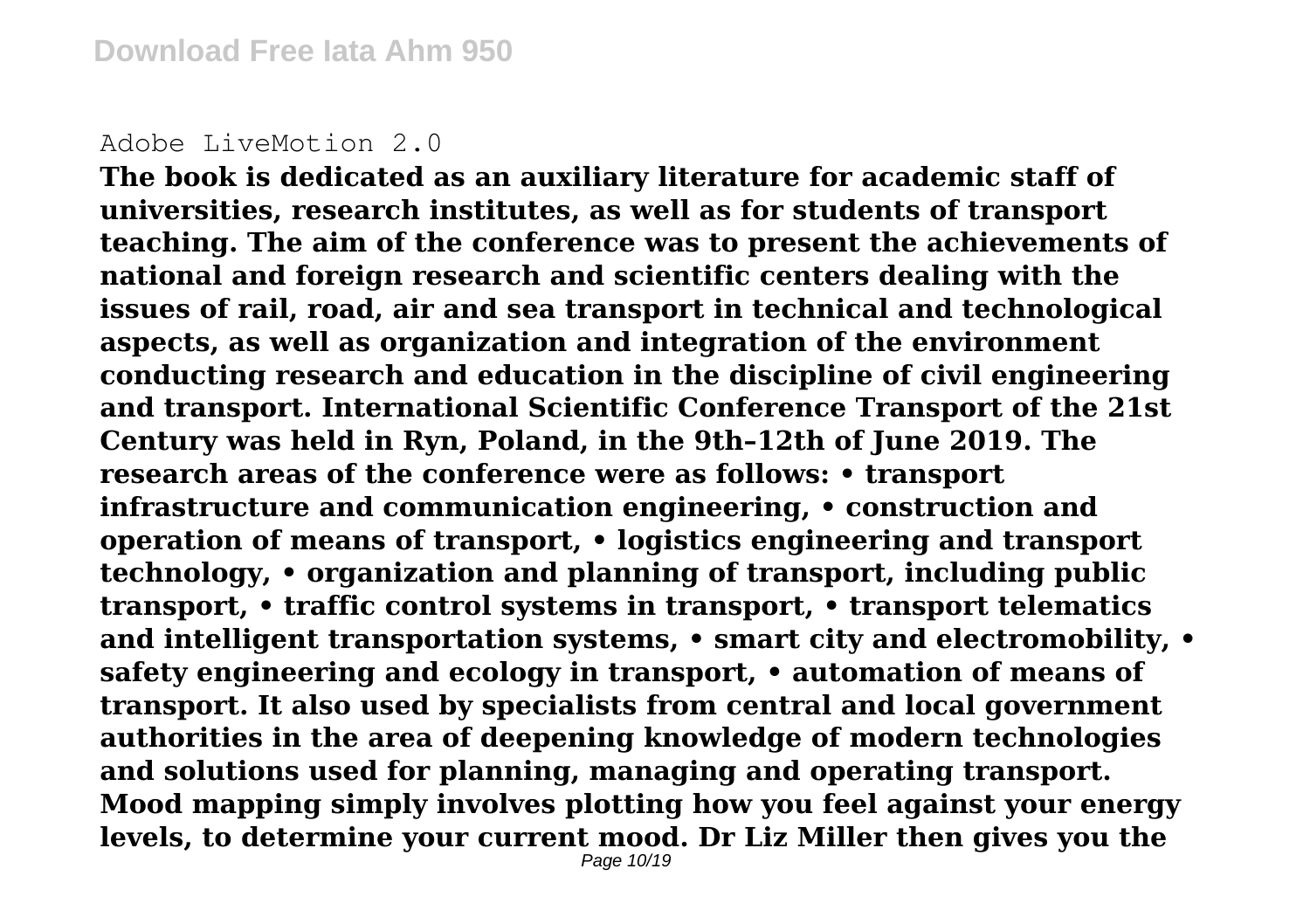**tools you need to lift your low mood, so improving your mental health and wellbeing. Dr Miller developed this technique as a result of her own diagnosis of bipolar disorder (manic depression), and of overcoming it, leading her to seek ways to improve the mental health of others. This innovative book illustrates: \* The Five Keys to Moods: learn to identify the physical or emotional factors that affect your moods \* The Miller Mood Map: learn to visually map your mood to increase self-awareness \* Practical ways to implement change to alleviate low mood Mood mapping is an essential life skill; by giving an innovative perspective to your life, it enables you to be happier, calmer and to bring positivity to your own life and to those around you. 'A gloriously accessible read from a truly unique voice' Mary O'Hara, Guardian 'It's great to have such accessible and positive advice about our moods, which, after all, govern everything we do. I love the idea of MoodMapping' Dr Phil Hammond 'Can help you find calm and take the edge off your anxieties' Evening Standard 'MoodMapping is a fantastic tool for managing your mental health and taking control of your life' Jonathan Naess, Founder of Stand to Reason FOOD ETHICS, 2E explores the ethical choices we make each time we eat. With twenty-six readings that bring together a diverse group of voices, this textbook dives into issues such as genetically modified foods, animal rights, population and consumption, the food industry's impact on pollution, centralized versus localized production, and more. In addition,**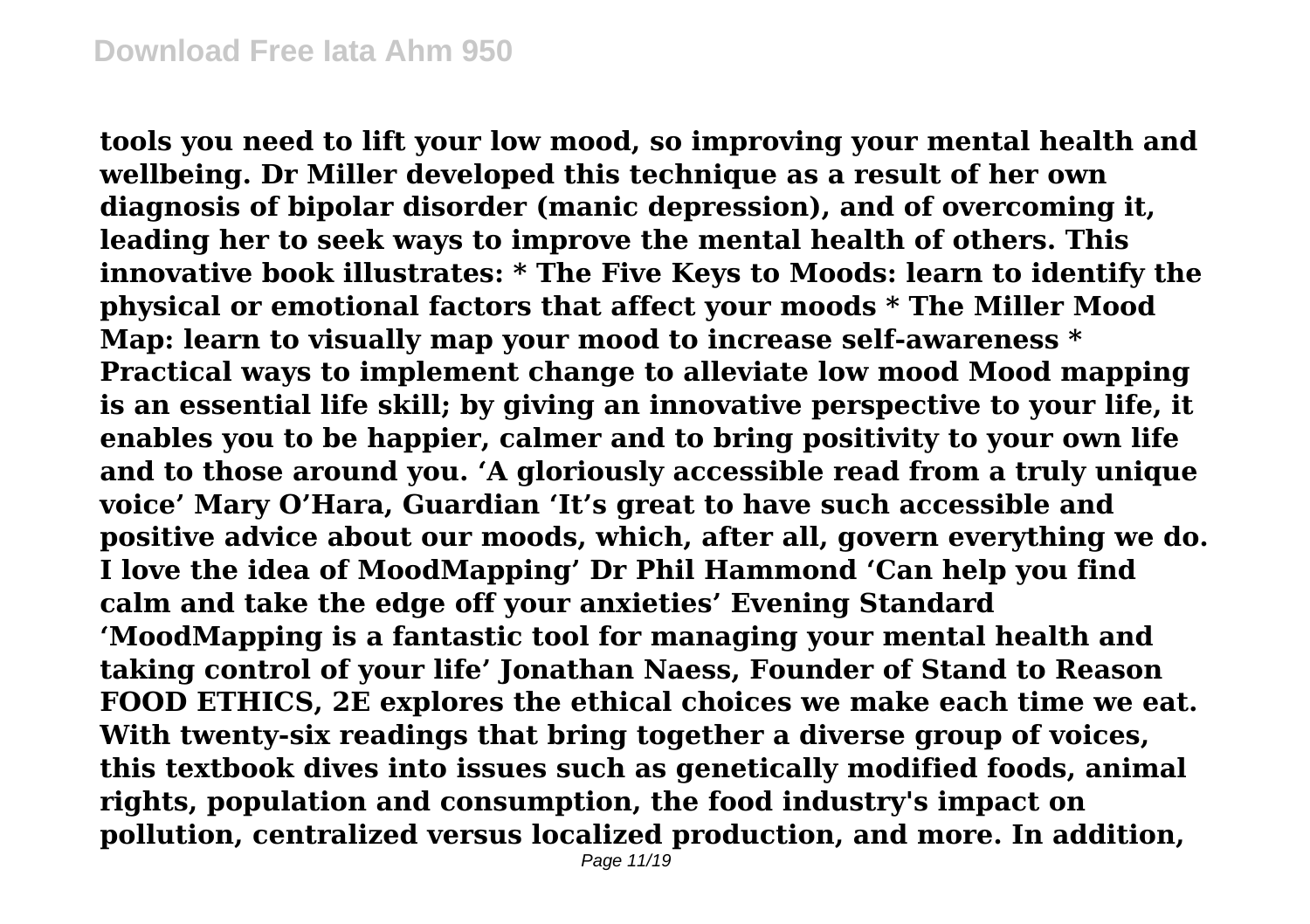**this edition includes new introduction, new readings, a comprehensive index, and study questions that frame these significant issues for discussion and reflection. Important Notice: Media content referenced within the product description or the product text may not be available in the ebook version.**

**Modes, Functions, and Identities**

**IATA Ground Operations Manual (IGOM)**

**Genealogical memoir of the family of Montmorency, styled De Marisco or Morres**

**Air transportation industry**

**Biomedical, Environmental, and Industrial Applications Performance and Application of Novel Biocomposites** *Amidst impending climate change and enhanced pollution levels around the globe, the need of the hour is to develop bio-based materials that are sustainable and possess comparable performance properties to their synthetic counterparts. In light of the aforementioned, numerous investigations are being conducted to identify, process, and create materials that are concurrently innocuous towards the environment and have superior properties. This book is a collection of such scientific articles that propagate novel ideas for the development of polymeric composite materials, which have application potential in numerous fields such as*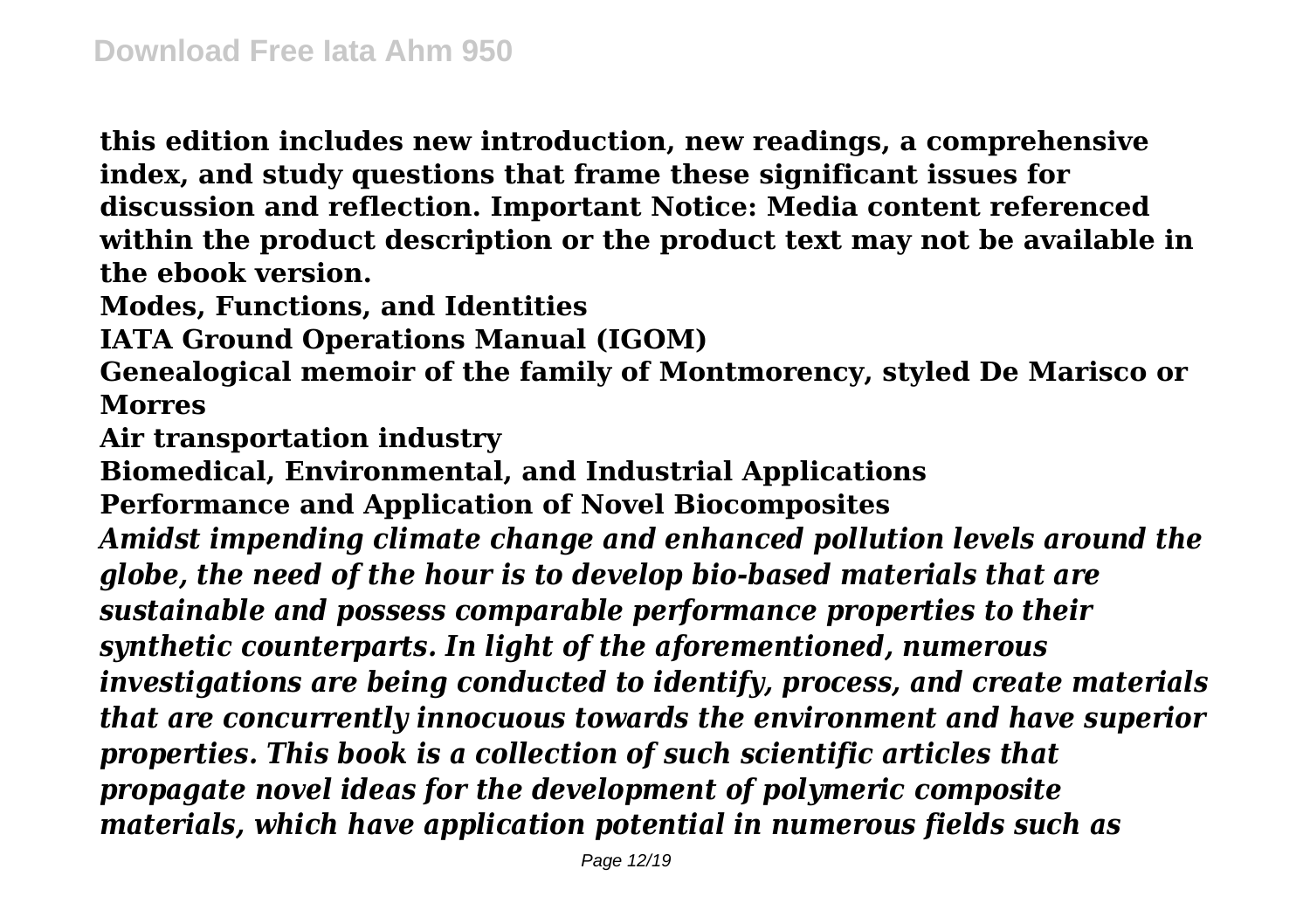*medicine, automobile, aviation, construction, etc. It also contains a pedagogical article that proposes some strategies to continue experimental research during pandemics. This book will provide readers a quick glance into recent developments regarding polymeric materials and will encourage them to propagate these research ideas further.*

*Airport Development Reference ManualLaw and Regulation of Air CargoSpringer*

*The Globally Harmonized System of Classification and Labelling of Chemicals (GHS) addresses classification and labelling of chemicals by types of hazards. It provides the basis for worldwide harmonization of rules and regulations on chemicals and aims at enhancing the protection of human health and the environment during their handling, transport and use by ensuring that the information about their physical, health and environmental hazards is available. The sixth revised edition includes, inter alia, a new hazard class for desensitized explosives and a new hazard category for pyrophoric gases; miscellaneous amendments intended to further clarify the criteria for some hazard classes (explosives, specific target organ toxicity following single exposure, aspiration hazard, and hazardous to the aquatic environment) and to complement the information to be included in section 9 of the Safety Data Sheet; revised and further*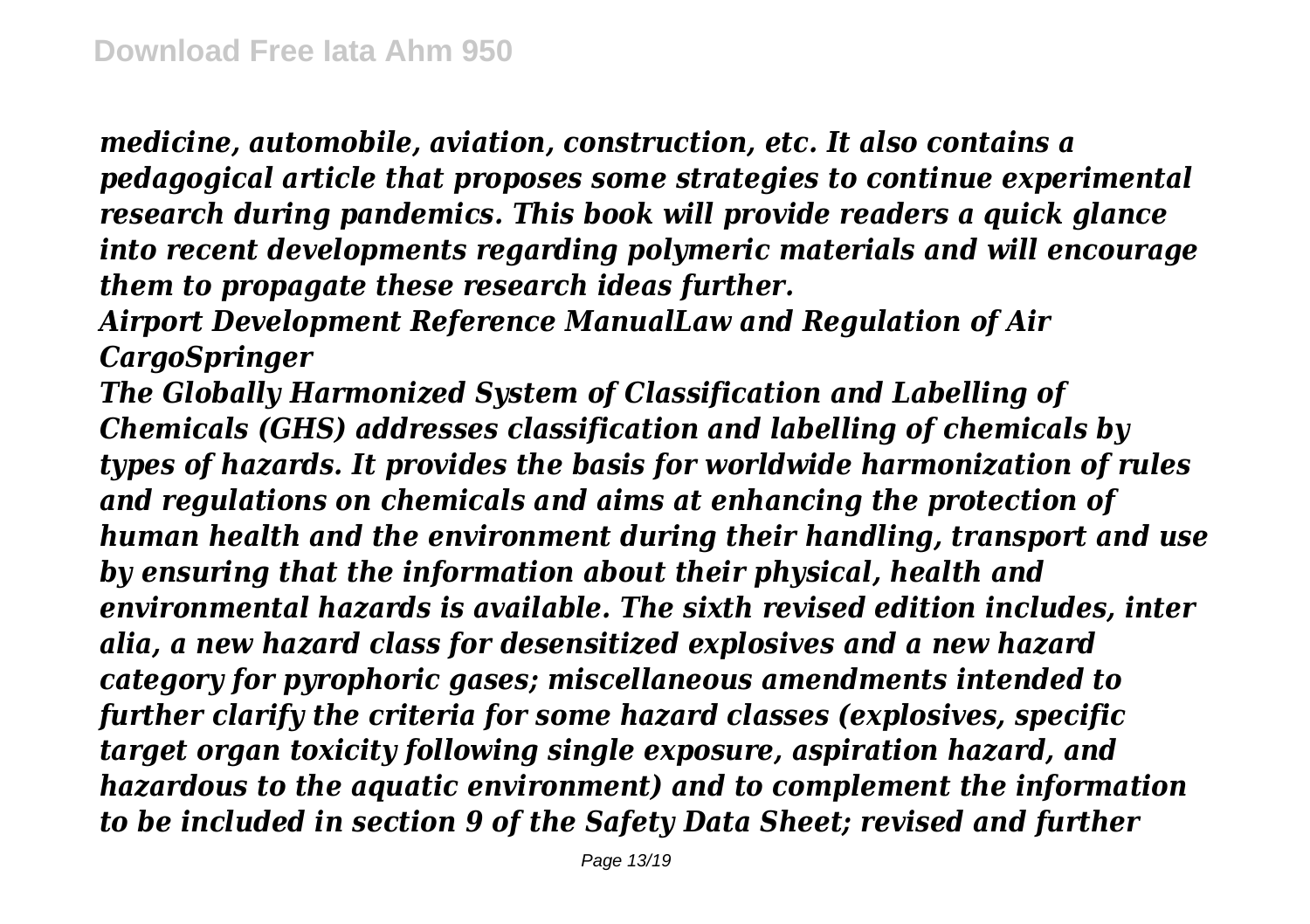## *rationalized precautionary statements; and an example of labelling of a small packaging in Annex 7. ICICCD 2016 Theory and Practice of Aircraft Performance Technical Report D Four Centuries of Italian-American History Airport Development Reference Manual*

This book provides a complete overview of a wide range of nanomaterials from their synthesis and characterization to current and potential applications with special focus on the use of such nano-based products as functional agents in biomedical, environmental and industrial applications. It addresses the intrinsic relationship between aspects involving the synthesis of nanocompounds, their bio-physico-chemical properties and their interactions occurring in biomedical, environmental and industrial matrix. This book is of interest to engineers, academics and research scholars working in these fields. The Graeco-Roman Memoirs are mostly concerned with the publication of the Greek papyri found by Grenfell and Hunt at Oxyrhynchus, but also cover other papyri and Graeco-Roman material held by the Society. The volumes are published to an annual schedule.

A review of the state of the art in the field of Italian migration studies. The 27 papers are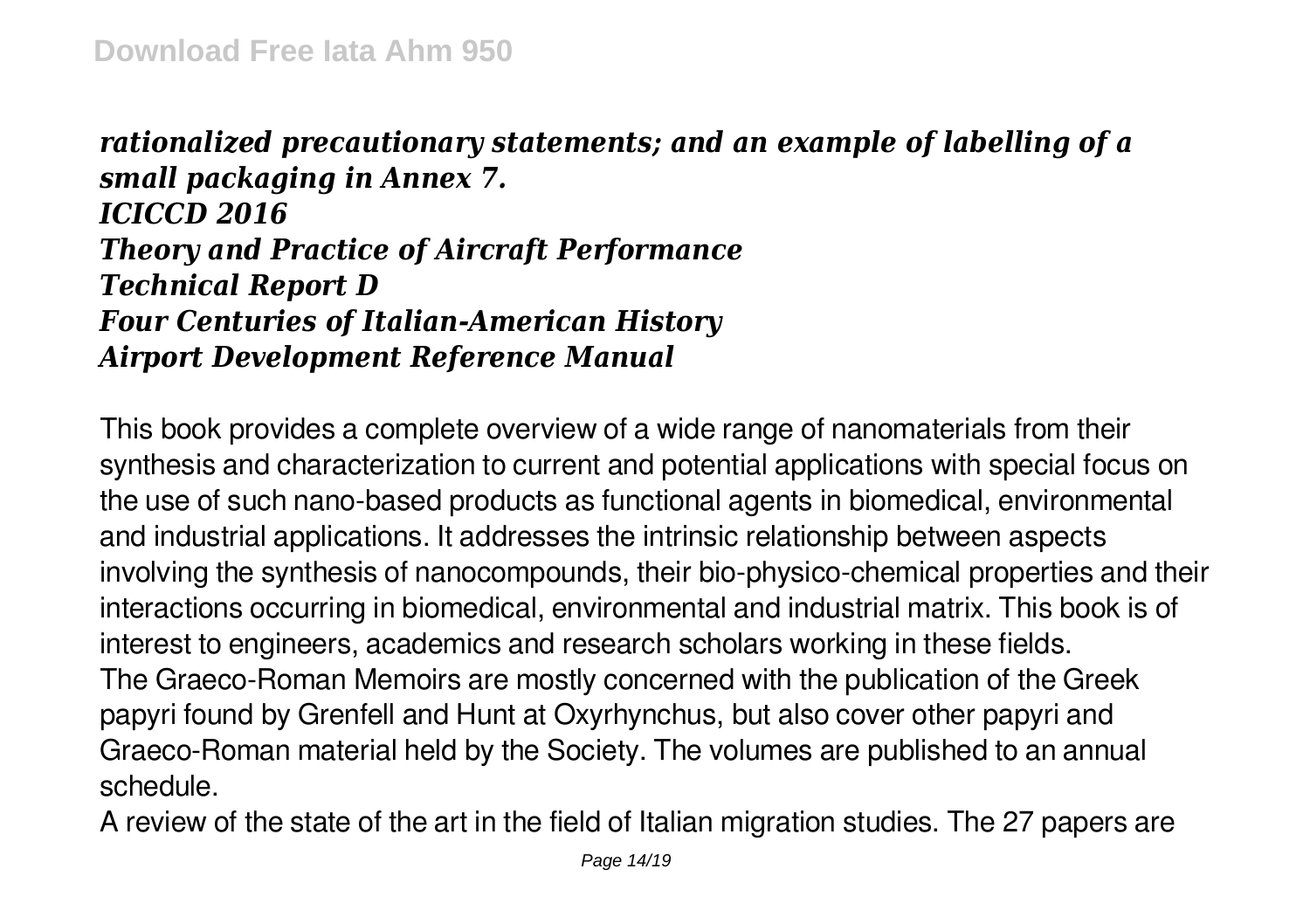organized under five headings: Italian identity and ethnicity in North America; Italian immigrants in Latin America; the Italian diaspora--similarities and differences; Italians and Italian-Americans--past legacy and future prospects; and documenting Italian immigration. Most of the papers grew out of presentations made at the Columbus People Symposium, held at NYU in May 1992. Nine are original essays prepared especially for this volume. Annotation copyright by Book News, Inc., Portland, OR

Guatemala, a Country Study

Popular Controversies in World History: Investigating History's Intriguing Questions [4 volumes]

Aircraft Weight and Balance Control

Recommendations and Reports of the CCIR, 1978: Spectrum utilization and monitoring Pennsylvania 1860

Recommendations on the Transport of Dangerous Goods: Model ...

He liked his jets fast and his women faster. Hotshot test pilot Barth was up against the unknown in the F-120 super jet, the Air Force's fastest plane ever; it had claimed the lives of two pilots already. How many women could Barth claim before his time was up? The tremendously talented Tedd Thomey brings Barth's world of steel nerves, warm women and life at the edge of the envelope to you with the afterburners on full. Don't get too close to this telling tale or the heat will burn your fingertips on this cutting-edge page-turner.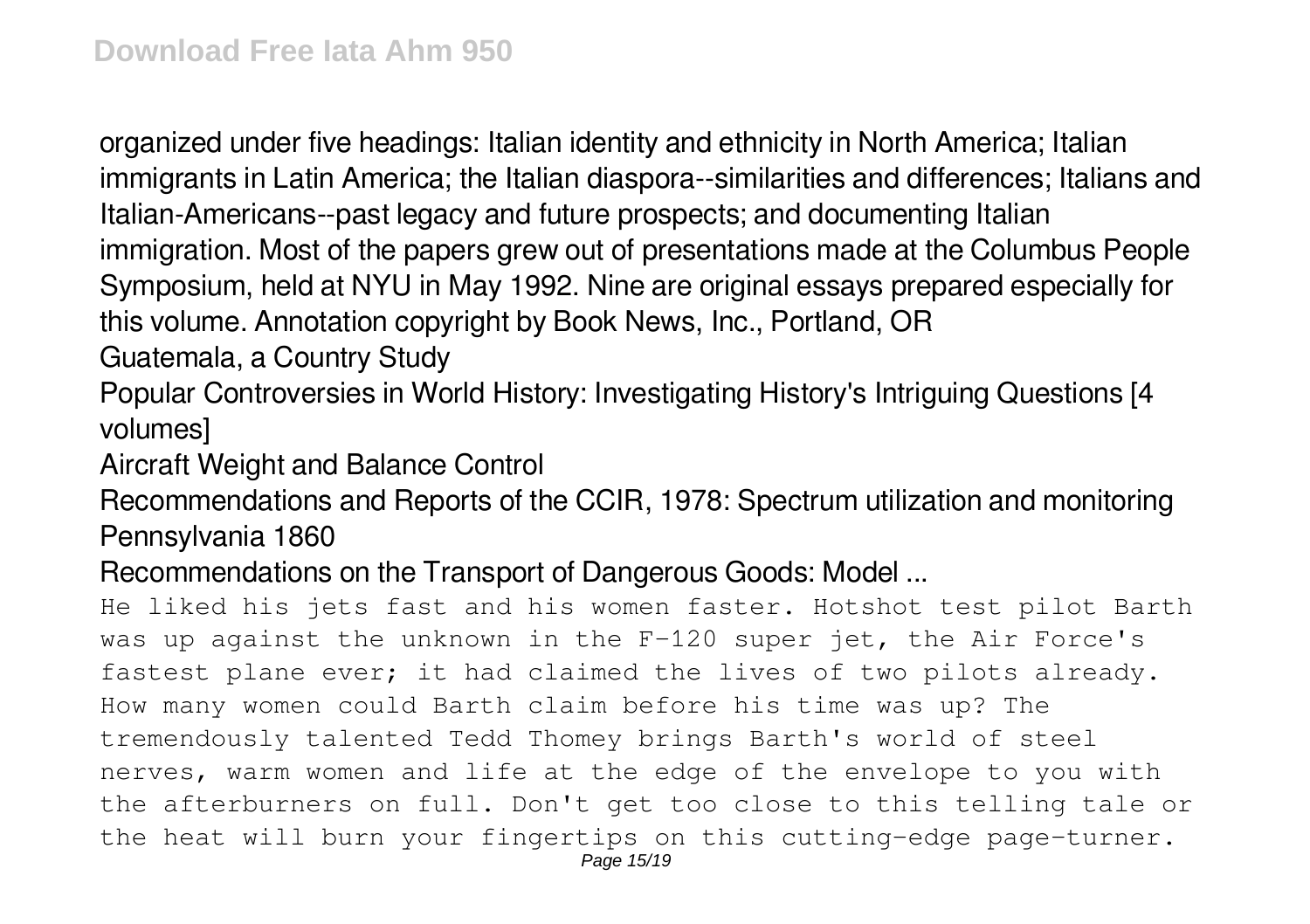Adaptive Phytoremediation Practices: Resilience to Climate Change discusses current phytoremediation practices under an ever-pressing need for environmental remediation due to increasing pollution in a changing climate. Phytoremediation is increasingly relevant due to plants' high effectiveness and sustainability during remediation and the ability of potential phytoremediation plants to adapt to changes in climate. Changing climatic conditions cause various biotic and abiotic stresses in plants and thereby negatively affect a plant's establishment, growth, and yield. Therefore, the integration of suitable climate-resilient plants and adaptive remedial practices along with proper agro-biotechnological interventions is of paramount importance to mitigate the rapidly growing pollution. This book is an important reference for environmental scientists, particularly those working in pollution management and remediation, forming an up-to-date collection of phytoremediation practices that provide sustainable solutions as a holistic approach for carrying out phytoremediation under changing climatic conditions. Provides up-to-date research and understanding on how to design, refine, and implement adaptive phytoremediation practices Focuses on enhancing resilience in plants toward climate change and explanations of the characteristics of resilient plants for adaptive phytoremediation practices in a changing climate Presents methods and solutions for adapting phytoremediation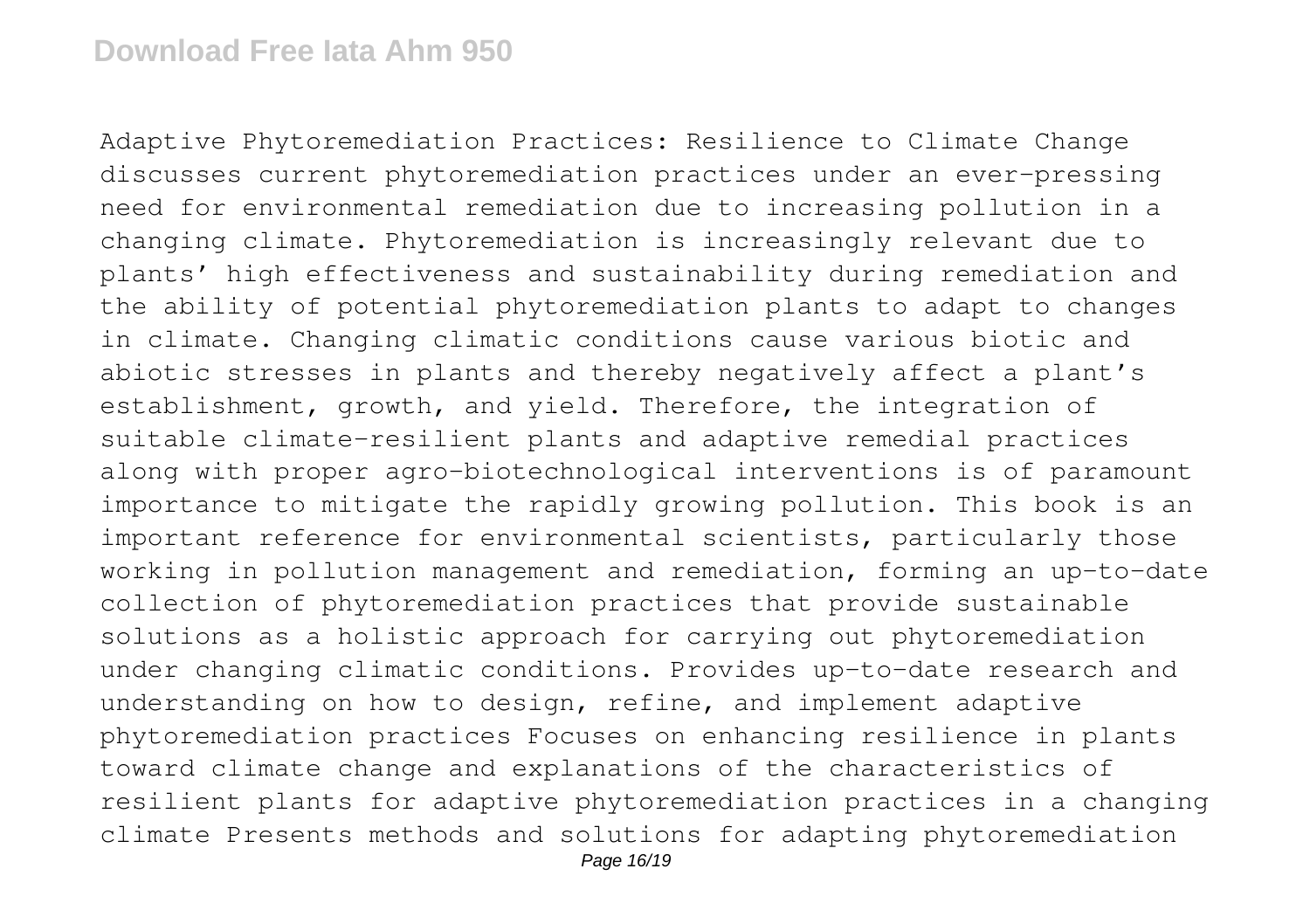practices to climate change

The book presents high-quality research papers presented at the first international conference, ICICCD 2016, organised by the Department of Electronics, Instrumentation and Control Engineering of University of Petroleum and Energy Studies, Dehradun on 2nd and 3rd April, 2016. The book is broadly divided into three sections: Intelligent Communication, Intelligent Control and Intelligent Devices. The areas covered under these sections are wireless communication and radio technologies, optical communication, communication hardware evolution, machine-to-machine communication networks, routing techniques, network analytics, network applications and services, satellite and space communications, technologies for e-communication, wireless Ad-Hoc and sensor networks, communications and information security, signal processing for communications, communication software, microwave informatics, robotics and automation, optimization techniques and algorithms, intelligent transport, mechatronics system, guidance and navigation, algorithms, linear/non-linear control, home automation, sensors, smart cities, control systems, high performance computing, cognition control, adaptive control, distributed control, prediction models, hybrid control system, control applications, power system, manufacturing, agriculture cyber physical system, network control system, genetic control based, wearable devices, nano devices, MEMS,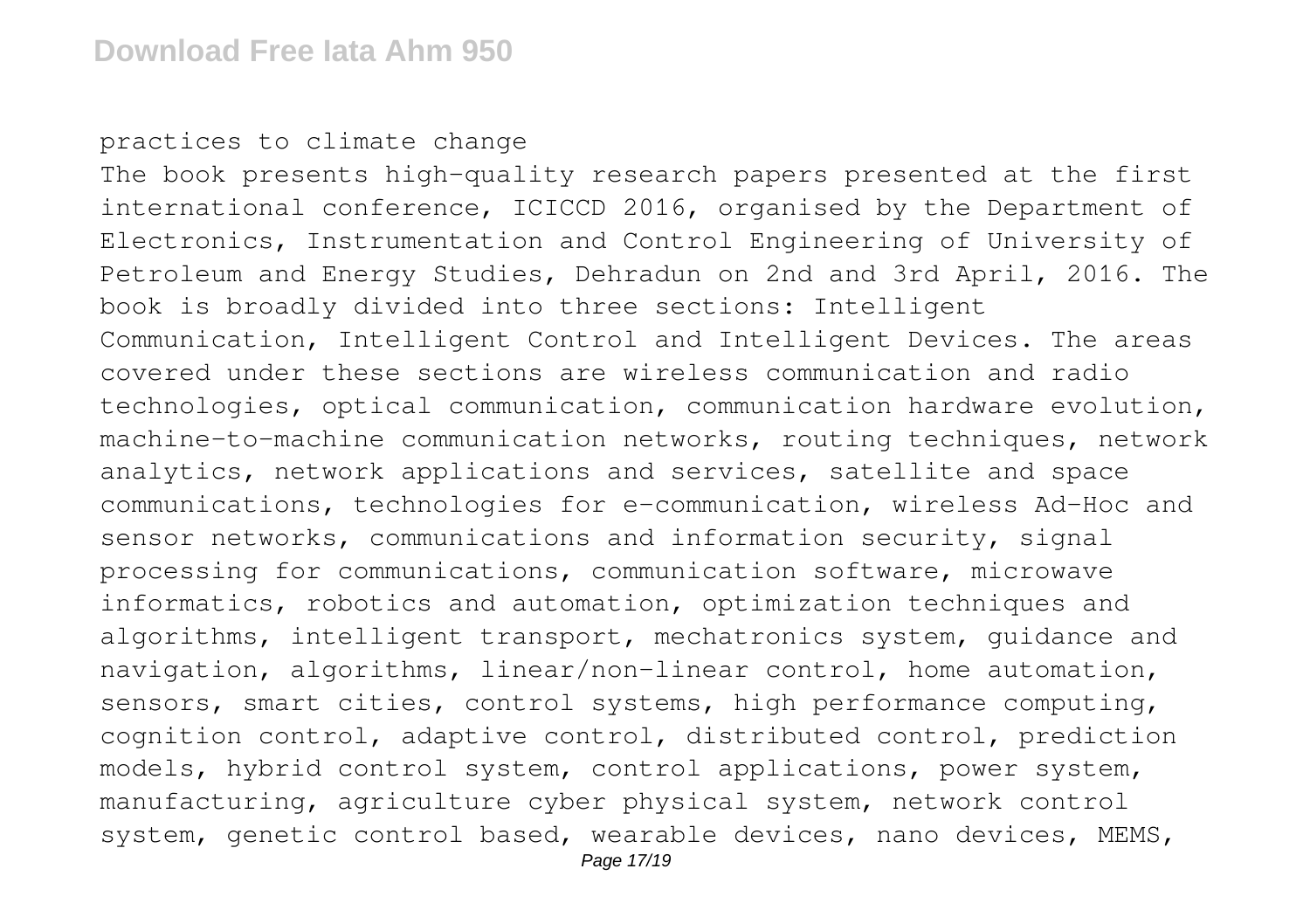bio-inspired computing, embedded and real-time software, VLSI and embedded systems, FPGA, digital system and logic design, image and video processing, machine vision, medical imaging, and reconfigurable computing systems.

Proceeding of International Conference on Intelligent Communication, Control and Devices

Resilience to Climate Change

The Hidden History of Animal Resistance

Resources, Challenges and Applications

Containing One Hundred Thousand Names, Together With a Classed Index of the Biographical Literature of Europe and America (Classic Reprint) Nanomaterials and Nanotechnology

This work has been selected by scholars as being culturally important and is part of the knowledge base of civilization as we know it. This work is in the public domain in the United States of America, and possibly other nations. Within the United States, you may freely copy and distribute this work, as no entity (individual or corporate) has a copyright on the body of the work. Scholars believe, and we concur, that this work is important enough to be preserved, reproduced, and made generally available to the public. To ensure a quality reading experience, this work has been proofread and republished using a format that seamlessly blends the original graphical elements with text in an easy-to-read typeface. We appreciate your support of the preservation